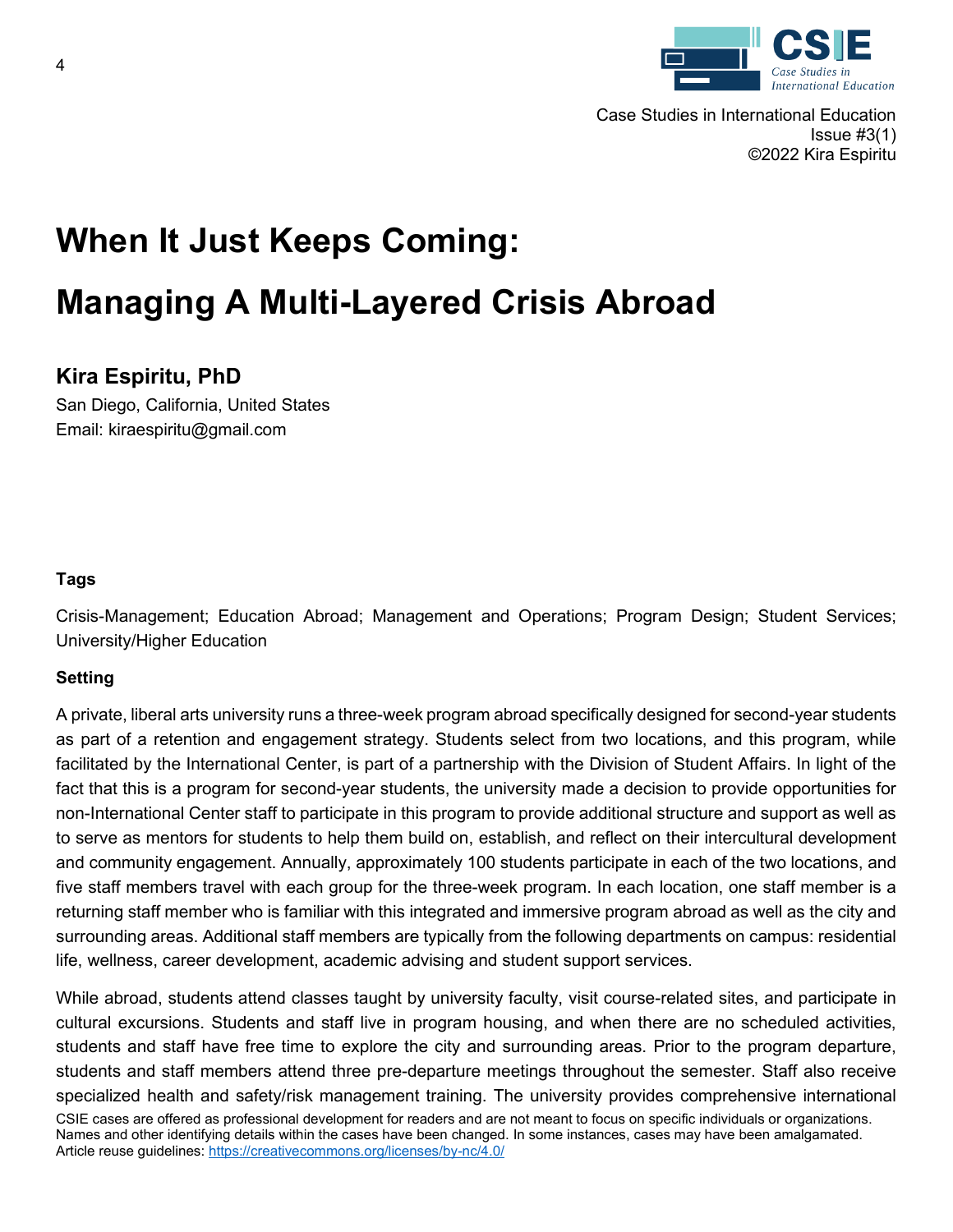insurance for all program participants. This insurance is secondary to personal insurance carried by each student and staff member per institutional policy.

#### **Case**

A group of 100 sophomore students, five faculty and six staff traveled to New Zealand for a three-week program. The staff team consisted of the university's International Center Director, Angela, one returning staff member from the prior year, Leo, and four other staff members from the university who had not previously been to New Zealand. On the first free weekend of the program, Angela took students and three staff on an optional excursion to the South Island while Leo remained on the North Island with one other staff member to be available to students who chose to remain on the North Island and not participate in the excursion.

Angela received a call from Leo while she was on the bus to the airport with the excursion group that was heading on the flight back to the North Island. Leo reported to Angela that he had just heard that a student (Jose) on the North Island was injured in a sky-diving accident and that he was on his way to the hospital to meet the student and his friend. After the short flight from the South Island to the North Island, as Angela was making her way back to the university housing complex, she received another call from Leo with an update about Jose's condition. Leo shared that Jose had been gravely injured. Angela immediately re-routed to the local hospital where she was met by Leo and escorted to a waiting room. Doctors informed Angela and Leo that Jose had multiple fractures in his back and that they were unsure of the damage and also unsure whether or not Jose was going to be paralyzed. Doctors had stabilized Jose and said that they would make a decision after a series of exams. Over the following days, Jose was heavily medicated and was not really able to communicate. Angela and Leo spent days and nights at the hospital while decisions were being made about a plan for Jose's treatment.

Angela worked with the hospital's social worker and main nurse on a plan for payment for Jose's treatment. The university's international insurance plan did not cover accidents related to extreme sports so it would not cover this sky-diving accident. As Jose began to stabilize, Angela and Leo were able to talk with him about the extent of his injuries, facilitate communication between Jose and his family, and discuss next steps. Jose's family did not speak English so Angela and another staff member had to translate and share sensitive health information with them. During these conversations, Jose revealed that his family had dropped him from their family health insurance plan in the early part of the fall semester because it was too expensive for them. Angela shared with the hospital team that Jose did not have insurance to cover his hospital stay or his treatment.

One week after the accident and after multiple exams from various specialists, doctors determined Jose would need an invasive surgery and would then remain hospitalized for at least one month. Angela and Leo were shocked by this news as the program was ending within one week of the surgery. They had to determine a plan for how to pay for Jose's care and help care for Jose as his parents were unable to travel to be with him as he recovered.

After consultation with the Vice President of Student Affairs, the University's wellness team and the University's Risk Manager, a decision was made to have Leo remain abroad with Jose during his recovery while the rest of the group returned to the US. When the local news found out that a university student from the United States had been injured in an accident, news officials as well as government officials appeared at the hospital